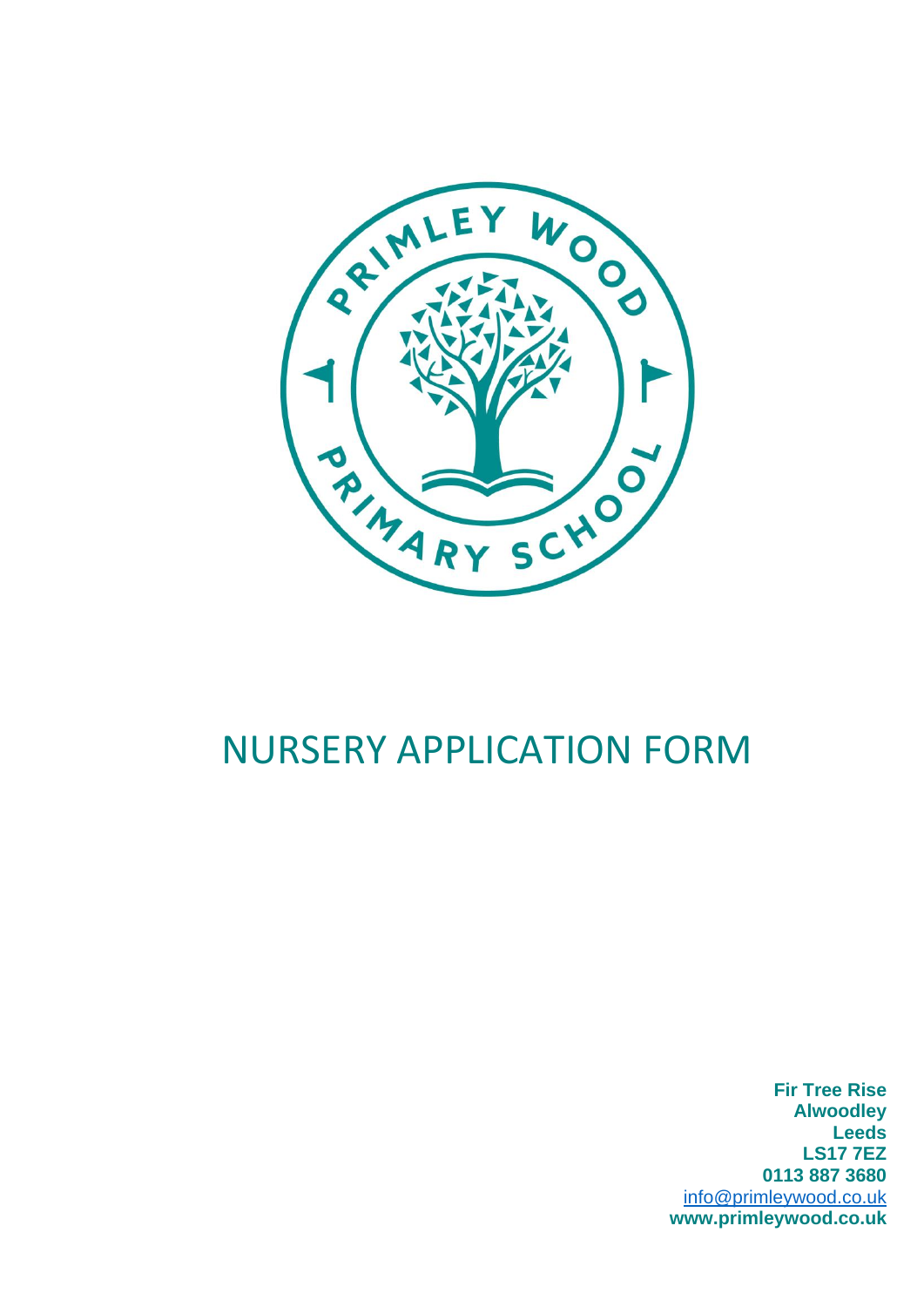#### **SESSION AND FEES**

Primley Wood has just opened a brand new 30 place nursery which is open from Monday to Friday, 8.45am – 3.15pm term time only. Primley Wood Nursery can also offer childcare before and after the stated opening times and school holiday provision in partnership with another local school.

We are closed for Bank Holidays and we have an additional 5 training days throughout the year. Please see the annual Primley Wood calendar for these dates.

#### **CURRENT FEES**

- Breakfast Club (8.00-8.45am) £3.00
- Morning session  $(8.45am-11.45am) £17.00$
- Lunchtime session (11.45am-12.15pm) £5.00
- Afternoon session  $(12.15am 3.15pm) £17.00$
- After School Club  $(3.15 \text{pm} 6.00 \text{pm}) 2.12.00$
- **Discounted Full Day (8.00am-6.00pm) – £46.00**

#### **EARLY YEARS ENTITLEMENT FOR 2 AND THREE YEAR OLDS**

Some children are entitled to 15 hours of Government funded early years' education the term after their 2nd birthday. Don't hesitate to check with us if you are unsure if you are eligible.

All children are eligible for Early Years Entitlement funding from the term following their third birthday and this is for 15 hours per week. Additional hours can also be booked, please refer to the prices above.

Families with a valid 30-hour eligibility code, can access a 30-hour place but **only** over 5 school days, term time only. We are not able to split the 30 hours with any other childcare provider and any child care before, during or after the stated morning and afternoon sessions will not be included as part of the funded hours.

#### **LUNCH**

The lunch period is £5.00 per day\* and your child will be given a healthy and nutritious lunch prepared by our catering team.

**\*Please note if you choose to send a healthy packed lunch with your child the £5.00 charge will still be applicable to ensure that we are covering our staffing costs**.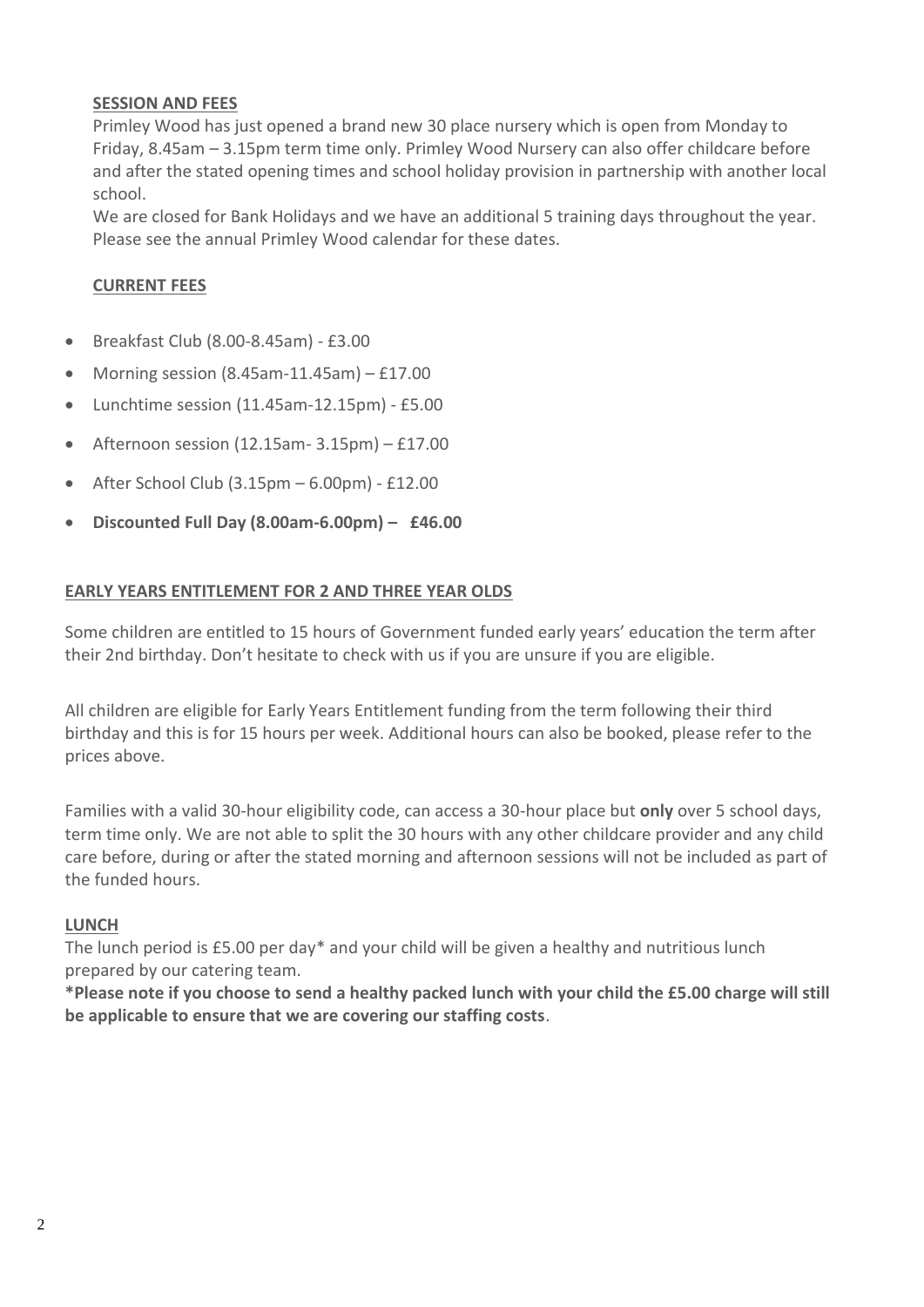## Child's details

|                        | $1st$ Child   | 2nd Child     |
|------------------------|---------------|---------------|
| Date of birth          |               |               |
| First name(s)          |               |               |
| <b>Surname</b>         |               |               |
| Gender                 | Male / Female | Male / Female |
| <b>Address</b>         |               |               |
| <b>Ethnic Origin</b>   |               |               |
| First language         |               |               |
| Religion/Culture       |               |               |
| <b>Current Nursery</b> |               |               |

## Contact details

|                                      | Parent/Carer 1 | Parent/Carer 2 |
|--------------------------------------|----------------|----------------|
| Relationship to child                |                |                |
| <b>Title</b>                         |                |                |
| First name                           |                |                |
| Surname                              |                |                |
| Address (if different<br>from above) |                |                |
| Home number                          |                |                |
| Mobile number                        |                |                |
| Work place and<br><b>Address</b>     |                |                |
| Work number                          |                |                |
| <b>Email address</b>                 |                |                |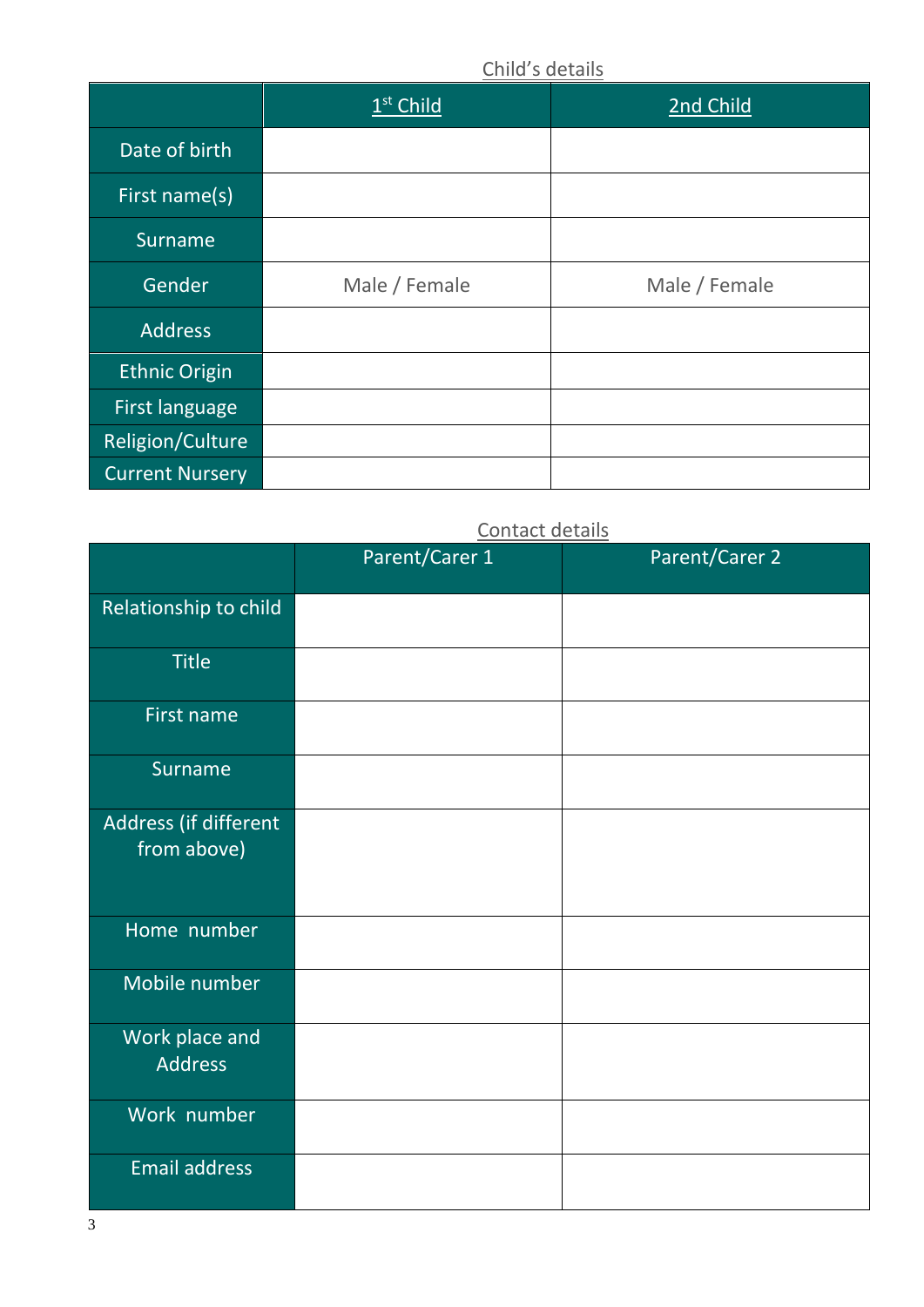# Medical details

| Name of doctor                        | Telephone number           |  |
|---------------------------------------|----------------------------|--|
| <b>Practice address</b>               |                            |  |
| Name and Address<br>of Health Visitor | Telephone<br><b>Number</b> |  |

| Has your child any dietary needs?             | Yes/No (Please give details is yes) |
|-----------------------------------------------|-------------------------------------|
| Known allergies and/or medical<br>conditions? | Yes/No (Please give details if yes) |
| It would help us to know if your child        |                                     |
| is, or has been receiving support from:       |                                     |
| Speech & Language Therapy, Child              |                                     |
| Development Centre, Portage, Medical          |                                     |
| Professional, Children's Centre               |                                     |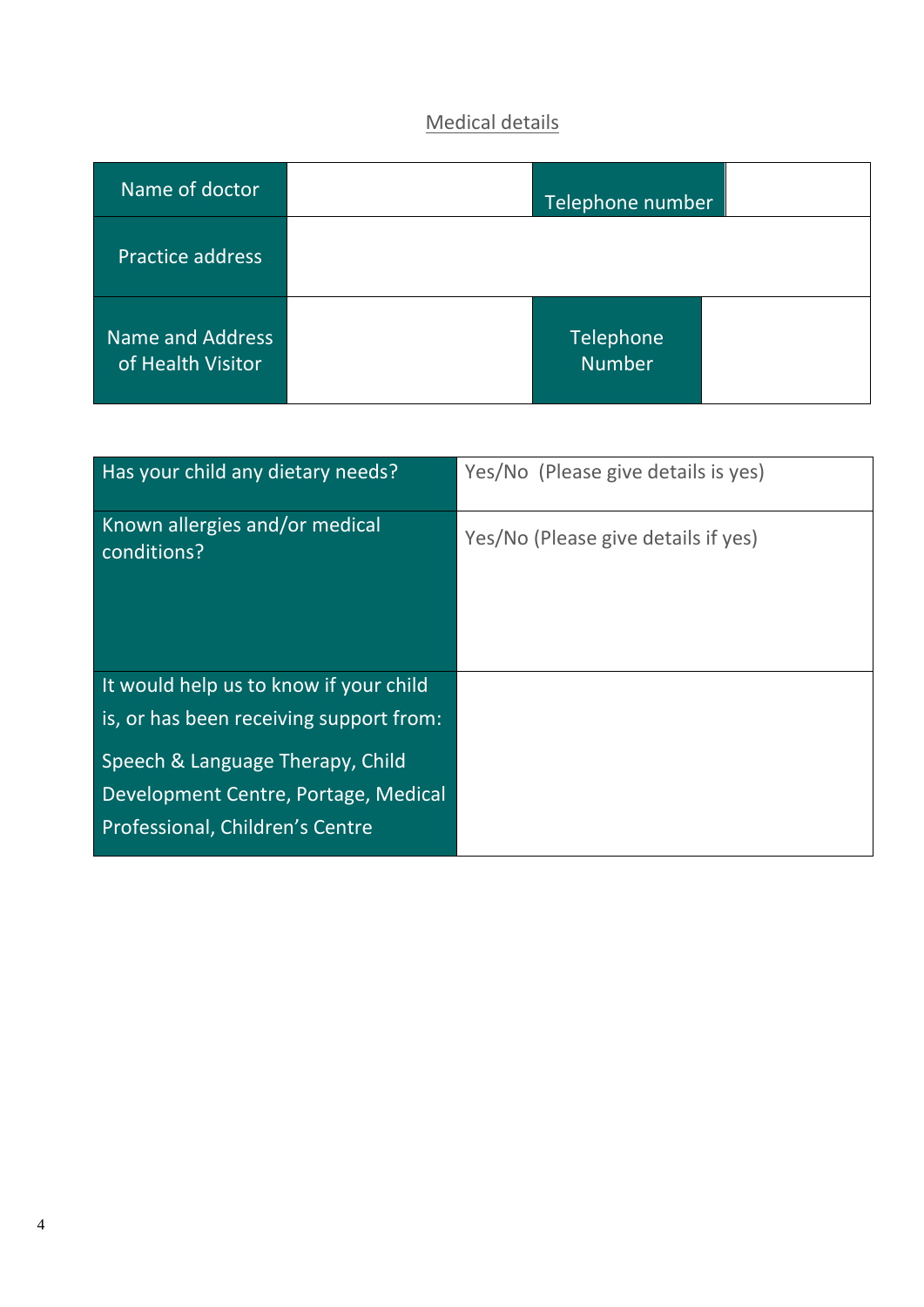## Consent details:

| Occasionally we may take the child away from the<br>premises for a walk in the local area.                       | Signature |
|------------------------------------------------------------------------------------------------------------------|-----------|
| I give my permission for my child to take part in these<br>activities.                                           | Date      |
| Do you give permission for any photo's or work that your<br>child has created to be used in any future displays, | Signature |
| publications or photos on our website or social media?                                                           | Date      |
| Do you consent for members of staff at the Nursery to<br>apply sun cream to your child in hot conditions?        | Signature |
|                                                                                                                  | Date      |
| I give my consent for my child to have their Nappy<br>changed by members of staff the in the nursery?            | Signature |
|                                                                                                                  | Date      |
| I give my permission for a trained first aider to<br>administer first aid to my child?                           | Signature |
|                                                                                                                  | Date      |

## Sessions Required

| (Please tick)            |               |         |           |                 |        |
|--------------------------|---------------|---------|-----------|-----------------|--------|
|                          | <b>Monday</b> | Tuesday | Wednesday | <b>Thursday</b> | Friday |
| <b>Breakfast club</b>    |               |         |           |                 |        |
| <b>Morning session</b>   |               |         |           |                 |        |
| Lunch                    |               |         |           |                 |        |
| <b>Afternoon session</b> |               |         |           |                 |        |
| After school club        |               |         |           |                 |        |

(These sessions will be allocated according to availability when the child is due to start with us)

To ensure your child is happy and settled in our care we would ideally like them to come to us for a minimum of 2 sessions per week. This provides the children with continuity and enables them to form good relationships with the staff and our surroundings. Once a child is booked in we aim to be as flexible as possible and, subject to availability, we may be able to offer extra sessions if parents/carers need to work extra days or just enjoy some free time.